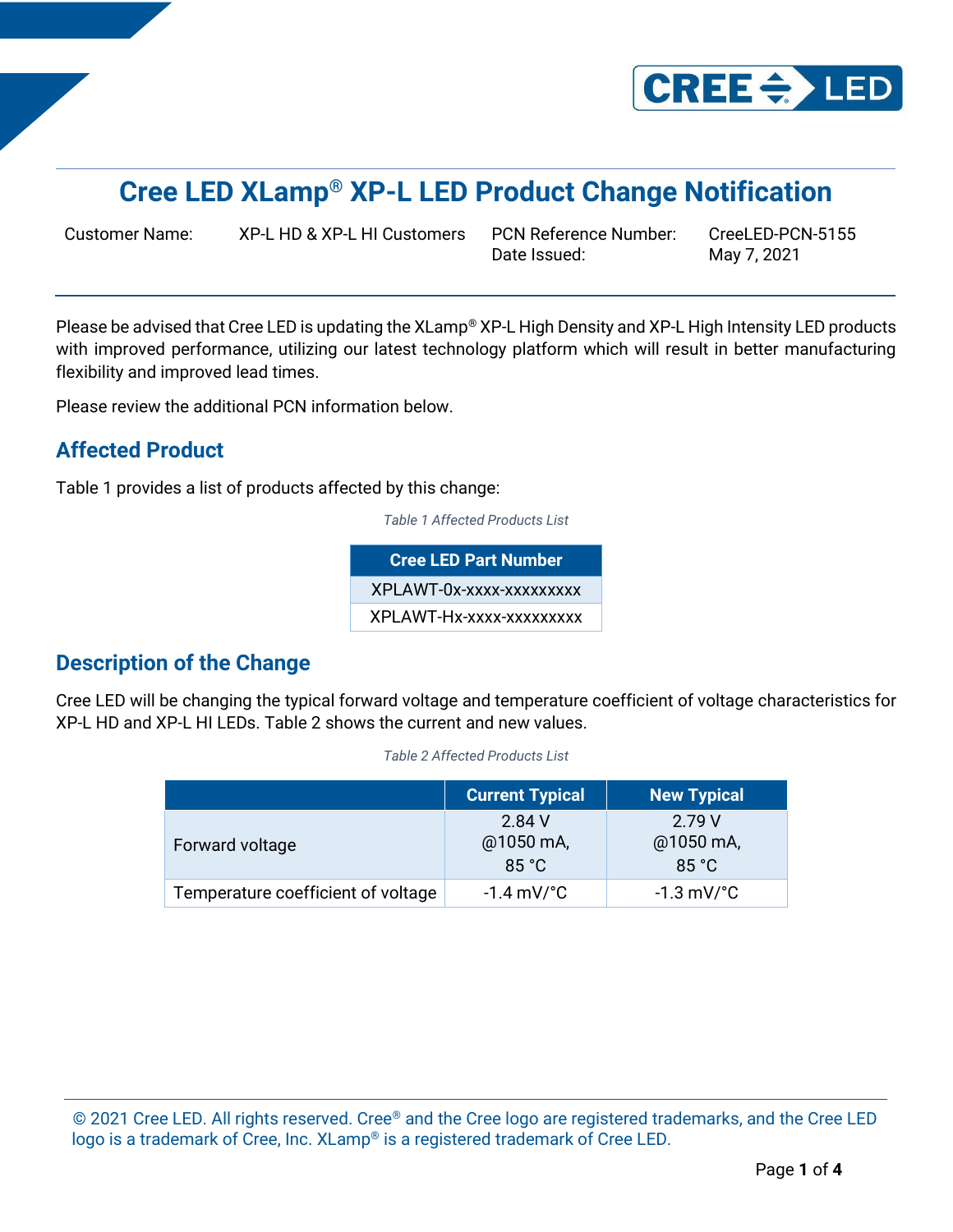



### The following graph shows the improved Forward Voltage vs. Current curve.

The visual appearance of the LEDs will change. Examples of the current and new visual appearances are shown below.





**XP-L HI Current Appearance XP-L HI New Appearance**







© 2021 Cree LED. All rights reserved. Cree® and the Cree logo are registered trademarks, and the Cree LED logo is a trademark of Cree, Inc. XLamp® is a registered trademark of Cree LED.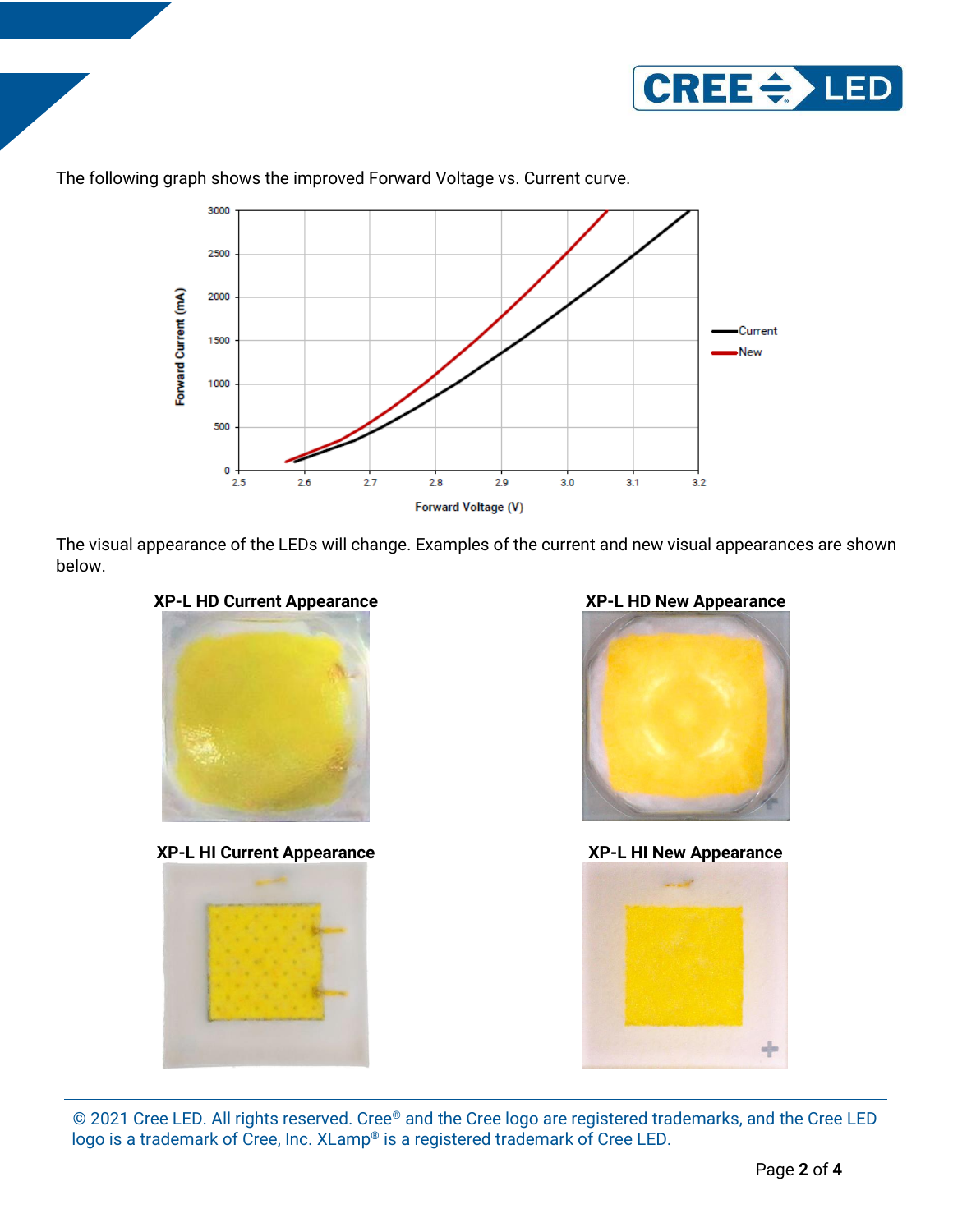

Ray files for new LEDs will be available on [cree-led.com](https://.cree-led.com/) on or before June 30, 2021, at the following address:

<https://cree-led.com/products/xlamp-leds-discrete/xlamp-xp-l>

The ray files for new XP-L HD LEDs will be posted using the following link titles:

- XP-L Post PCN 5155 Cool-White Optical Source Model ProSource 8 (zip)
- XP-L Post PCN 5155 Warm-White Optical Source Model ProSource 8 (zip)

The ray files for new XP-L HI LEDs will be posted using the following link titles:

- XP-L HI Post PCN 5155 Cool-White Optical Source Model ProSource 8 (zip)
- XP-L HI Post PCN 5155 Warm-White Optical Source Model ProSource 8 (zip)

### **Reason for the Change**

This change is being made to upgrade the performance of the XLamp XP-L LED product family utilizing our latest technology platform. Additionally, this change will result in better manufacturing flexibility and improved lead times.

### **Change Impact on Form, Fit, Function, or Reliability**

This change has no impact on the form, fit, or reliability of these LEDs beyond the changes listed above.

### **Key Dates**

Table 3 provides the estimated date for initial shipments of the LEDs affected by this change.

*Table 3 Estimated Initial Shipment Date*



Starting on the estimated shipment date in Table 3, customers may receive LEDs with the improved characteristics. Each reel will contain only LEDs with the current performance or only LEDs with the new performance characteristics. Reels of new performance LEDs can be identified by a "5" in the twenty-fourth character of the bin code. The bin code is clearly identified on each packaged reel.

Customers may receive shipments containing both the current and new performance LEDs in the same shipment until Cree's inventory of the current performance LEDs is depleted. Customers purchasing through a distributor will be further delayed seeing this change until the inventory with the current performance is depleted from distributor stock.

The XP-L LED datasheet available at <https://cree-led.com/media/documents/ds-XPL.pdf> will be updated with changes described in this PCN on or before the Estimated Initial Ship Date in Table 3.

<sup>© 2021</sup> Cree LED. All rights reserved. Cree® and the Cree logo are registered trademarks, and the Cree LED logo is a trademark of Cree, Inc. XLamp® is a registered trademark of Cree LED.